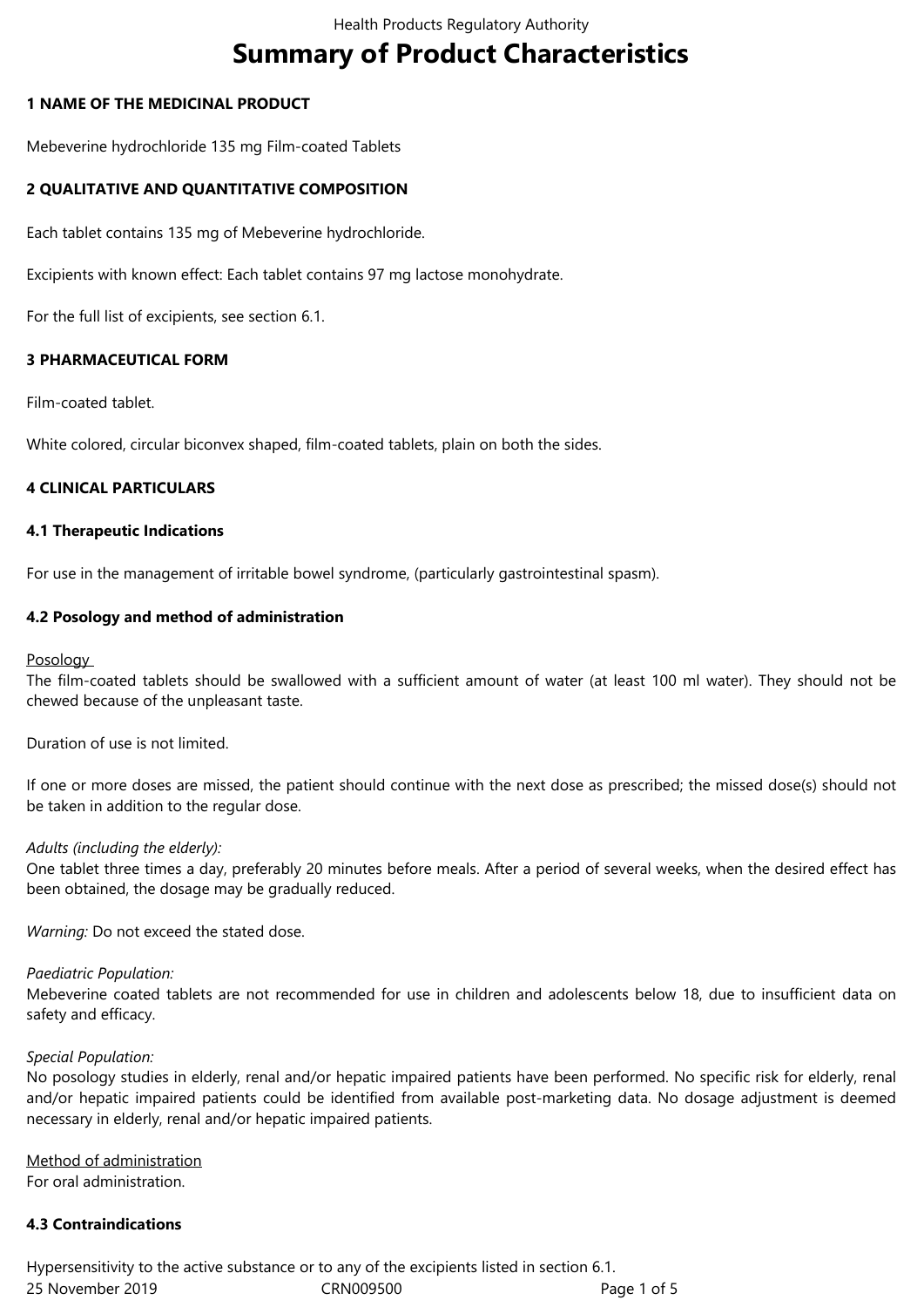#### Health Products Regulatory Authority

#### **4.4 Special warnings and precautions for use**

Since Mebeverine coated tablets contain lactose, patients with rare hereditary problems of galactose intolerance, the total lactase deficiency or glucose-galactose malabsorption should not take this medicine.

This medicine contains less than 1 mmol sodium (23 mg) per dosage unit, that is to say essentially sodium-free.

#### **4.5 Interaction with other medicinal products and other forms of interactions**

No interaction studies have been performed, except with alcohol. *In vitro* and *in vivo* studies in animals have demonstrated the absence of any interaction between mebeverine hydrochloride and ethanol.

#### **4.6 Fertility, pregnancy and lactation**

#### *Pregnancy*

There are no or limited amounts of data from the use of mebeverine in pregnant women. Animal studies are insufficient with respect to reproductive toxicity (see section 5.3). Mebeverine coated tablets is not recommended during pregnancy.

#### *Breastfeeding*

It is unknown whether mebeverine or its metabolites are excreted in human milk. The excretion of mebeverine in milk has not been studied in animals. Mebeverine coated tablets should not be used during breast-feeding.

#### *Fertility*

There are no clinical data on male or female fertility; however, animal studies do not indicate harmful effects of mebeverine (see section 5.3).

#### **4.7 Effects on ability to drive and use machines**

No known studies on the effects on the ability to drive and use machines have been performed. The pharmacodynamic and pharmacokinetic profile as well as postmarketing experience does not indicate any harmful effect of mebeverine on the ability to drive or to use machines.

#### **4.8 Undesirable effects**

The following adverse reactions have been reported spontaneously during postmarketing use. A precise frequency cannot be estimated from available data.

Allergic reactions mainly but not exclusively limited to the skin have been observed.

Immune system disorders: Hypersensitivity (anaphylactic reactions).

Skin and subcutaneous tissue disorders: Urticaria, angioedema, face oedema, exanthema.

#### Reporting of suspected adverse reactions

Reporting suspected adverse reactions after authorisation of the medicinal product is important. It allows continued monitoring of the benefit/risk balance of the medicinal product. Healthcare professionals are asked to report any suspected adverse reactions via HPRA Pharmacovigilance, Earlsfort Terrace, IRL - Dublin 2; Tel: +353 1 6764971; Fax: +353 1 6762517. Website: www.hpra.ie; E-mail: medsafety@hpra.ie.

#### **4.9 Overdose**

Theoretically CNS excitability may occur in cases of overdose. In cases where mebeverine was taken in overdose, symptoms were either absent or mild and usually rapidly reversible. Observed symptoms of overdose were of a neurological and cardiovascular nature.

No specific antidote is known and symptomatic treatment is recommended.

25 November 2019 CRN009500 Page 2 of 5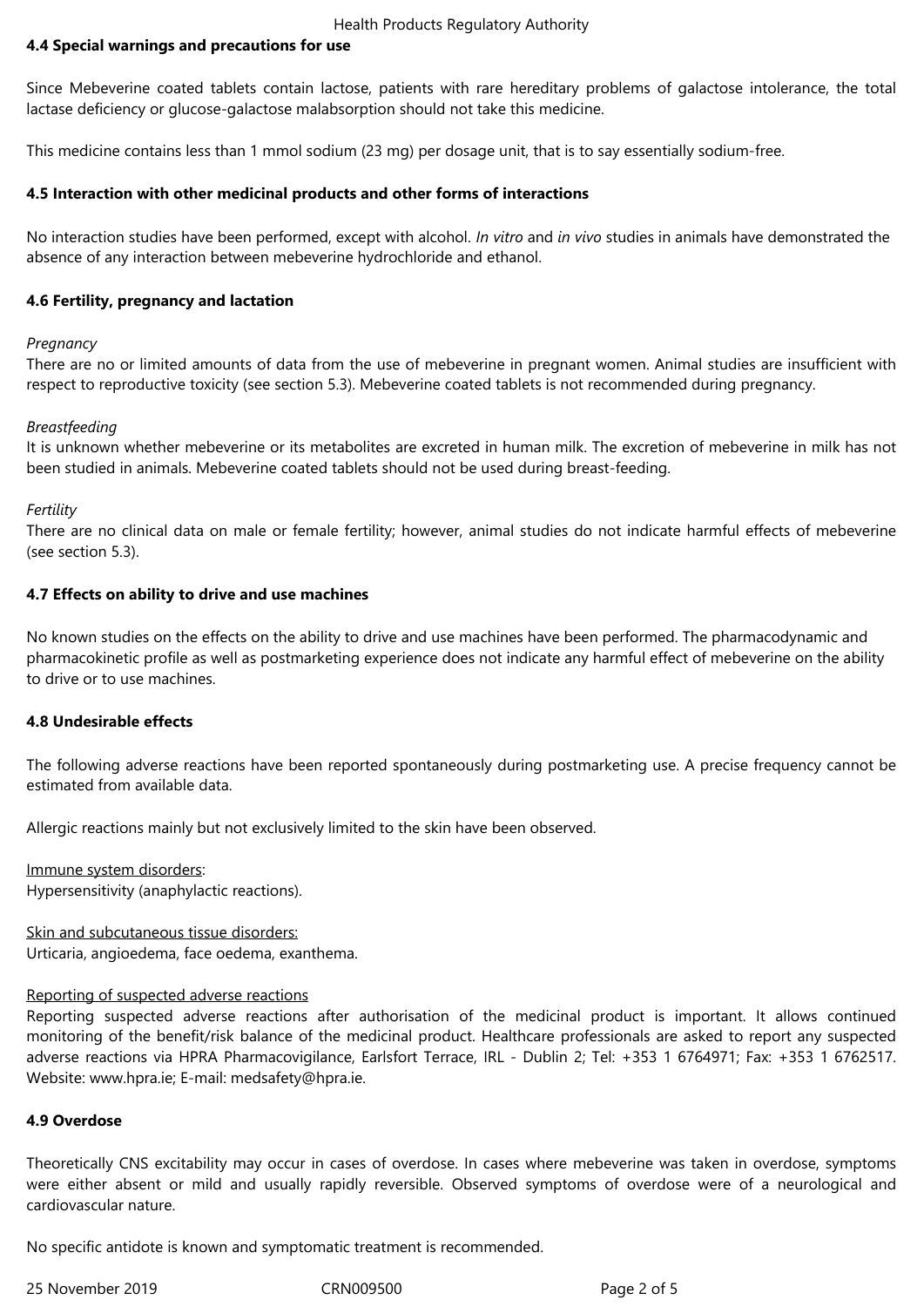#### Health Products Regulatory Authority

Gastric lavage should only be considered in case of multiple intoxication or if discovered within about one hour. Absorption reducing measures are not necessary.

# **5 PHARMACOLOGICAL PROPERTIES**

#### **5.1 Pharmacodynamic properties**

Pharmacotherapeutic group: Synthetic anticholinergics, esters with tertiary amino group, ATC Code: A03A A04.

#### Mechanism of action

Mebeverine is a musculotropic antispasmodic with a direct action on the smooth muscle of the gastrointestinal tract, without affecting normal gut motility. The exact mechanism of action is not known, but multiple mechanisms, such as a decrease in ion channel permeabilities, blockade of noradrenaline reuptake, a local anesthetic effect, changes in water absorption as well as weak antimuscarinergic and phosphodiesterase inhibitory effect might contribute to the local effect of mebeverine on the gastrointestinal tract. Systemic side-effects as seen with typical anti-cholinergics are absent.

#### Clinical efficacy and safety

All formulations of mebeverine were generally safe and well tolerated in the recommended dose regimen.

#### Paediatric population

The safety and efficacy of the product has only been evaluated in adults.

#### **5.2 Pharmacokinetic properties**

Absorption:

Mebeverine is rapidly and completely absorbed after oral administration of tablets.

Distribution:

No significant accumulation occurs after multiple doses.

#### Biotransformation:

Mebeverine hydrochloride is mainly metabolised by esterases, which split the ester bonds into veratric acid and mebeverine alcohol firstly.

The main metabolite in plasma is DMAC (demethylated carboxylic acid).

The steady state elimination half-life of DMAC is 2.45 h. During multiple dosing  $C_{\text{max}}$  of DMAC for the coated tablets with 135 mg is 1670ng/ml and  $t_{\text{max}}$  is 1 h.

#### Elimination:

Mebeverine is not excreted as such, but metabolised completely; the metabolites are excreted nearly completely. Veratric acid is excreted into the urine; mebeverine alcohol is also excreted into the urine, partly as the corresponding carboxylic acid (MAC) and partly as the demethylated carboxylic acid (DMAC).

#### Paediatric population:

The safety and efficacy of the product has only been evaluated in adults.

# **5.3 Preclinical safety data**

Effects in repeat-dose toxicity studies, after oral and parenteral doses, were indicative of central nervous involvement with behavioural excitation, mainly tremor and convulsions. In the dog, the most sensitive species, these effects were seen at oral doses equivalent to 3 times the maximum recommended clinical dose of 400mg/day based on body surface area (mg/m<sup>2</sup>) comparisons.

The reproductive toxicity of mebeverine was not sufficiently investigated in animal studies.

There was no indication of teratogenic potential in rats and rabbits. However, embryotoxic effects (reduction in litter size, increased incidence of resorption) were noticed in rats at doses equivalent to twice the maximum daily clinical dose. This effect was not observed in rabbits. No effects on male or female fertility were noted in rats at doses equivalent to the maximum clinical dose.

25 November 2019 CRN009500 Page 3 of 5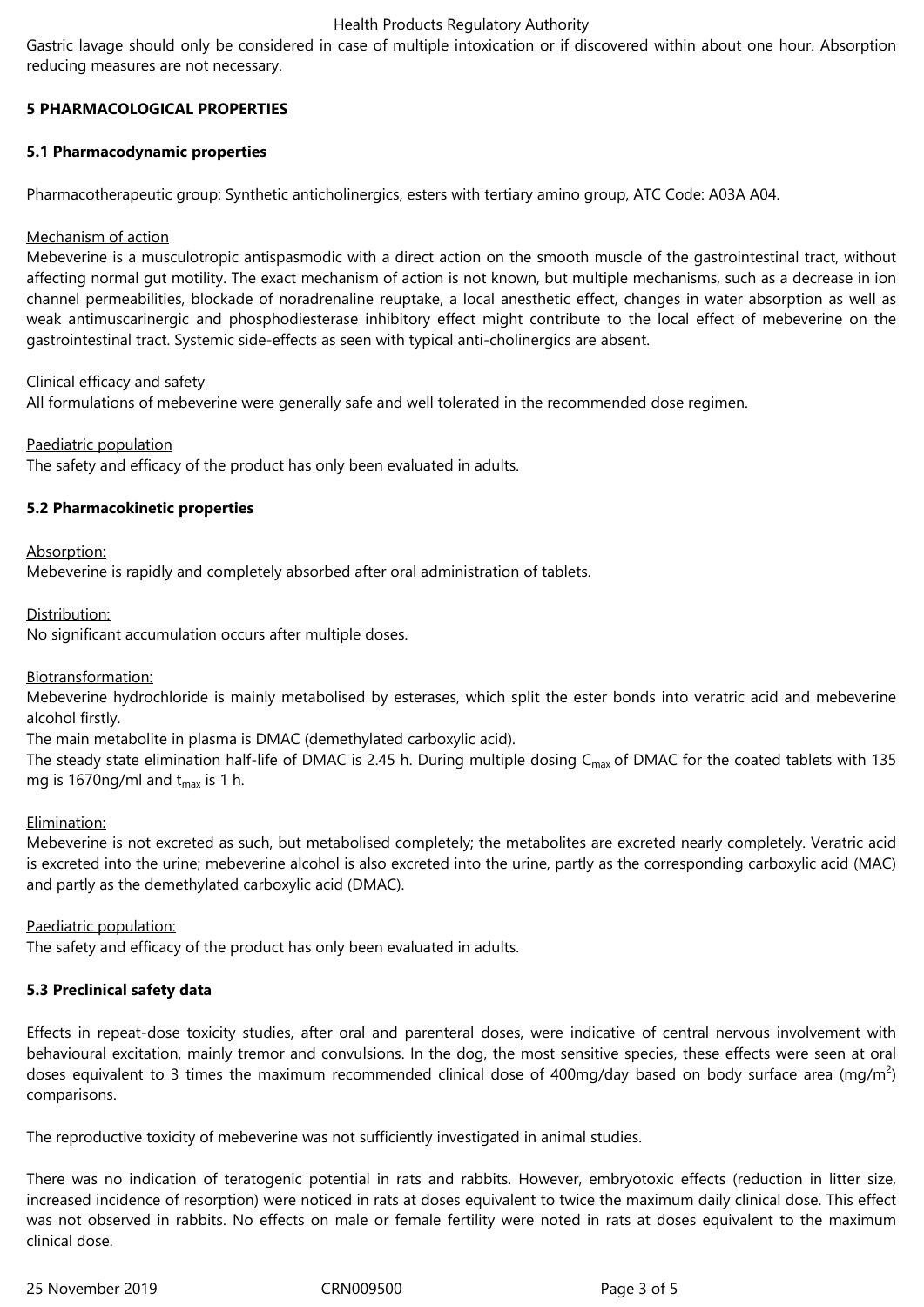#### Health Products Regulatory Authority

In conventional in vitro and in vivo genotoxicity tests mebeverine was devoid of genotoxic effects. No carcinogenicity studies have been performed.

### **6 PHARMACEUTICAL PARTICULARS**

# **6.1 List of excipients**

*Core tablet* Lactose monohydrate Microcrystalline cellulose Sodium starch glycolate (Type A) Povidone Talc Magnesium stearate

*Film-coating* Hypromellose (HPMC E3) Macrogols (PEG 400) Titanium dioxide

# **6.2 Incompatibilities**

Not applicable.

# **6.3 Shelf life**

Blister pack: 36 months.

HDPE Bottle: Unopened - 30 months After opening - 90 days

#### **6.4 Special precautions for storage**

This medicinal product does not require any special storage conditions.

#### **6.5 Nature and contents of container**

Alu/PVC/PVdC blister pack: 12, 15, 18, 20, 21, 28, 30, 56, 60, 84, 90 and 100 tablets.

HDPE Bottle: 500 and 1000 tablets.

Not all pack sizes may be marketed.

#### **6.6 Special precautions for disposal**

No special requirements for disposal. Any unused medicinal product or waste material should be disposed of in accordance with local requirements.

# **7 MARKETING AUTHORISATION HOLDER**

Azure Pharmaceuticals Ltd 12 Hamilton Drive The Rock Road Blackrock Co. Louth A91 T997 Ireland

25 November 2019 CRN009500 Page 4 of 5